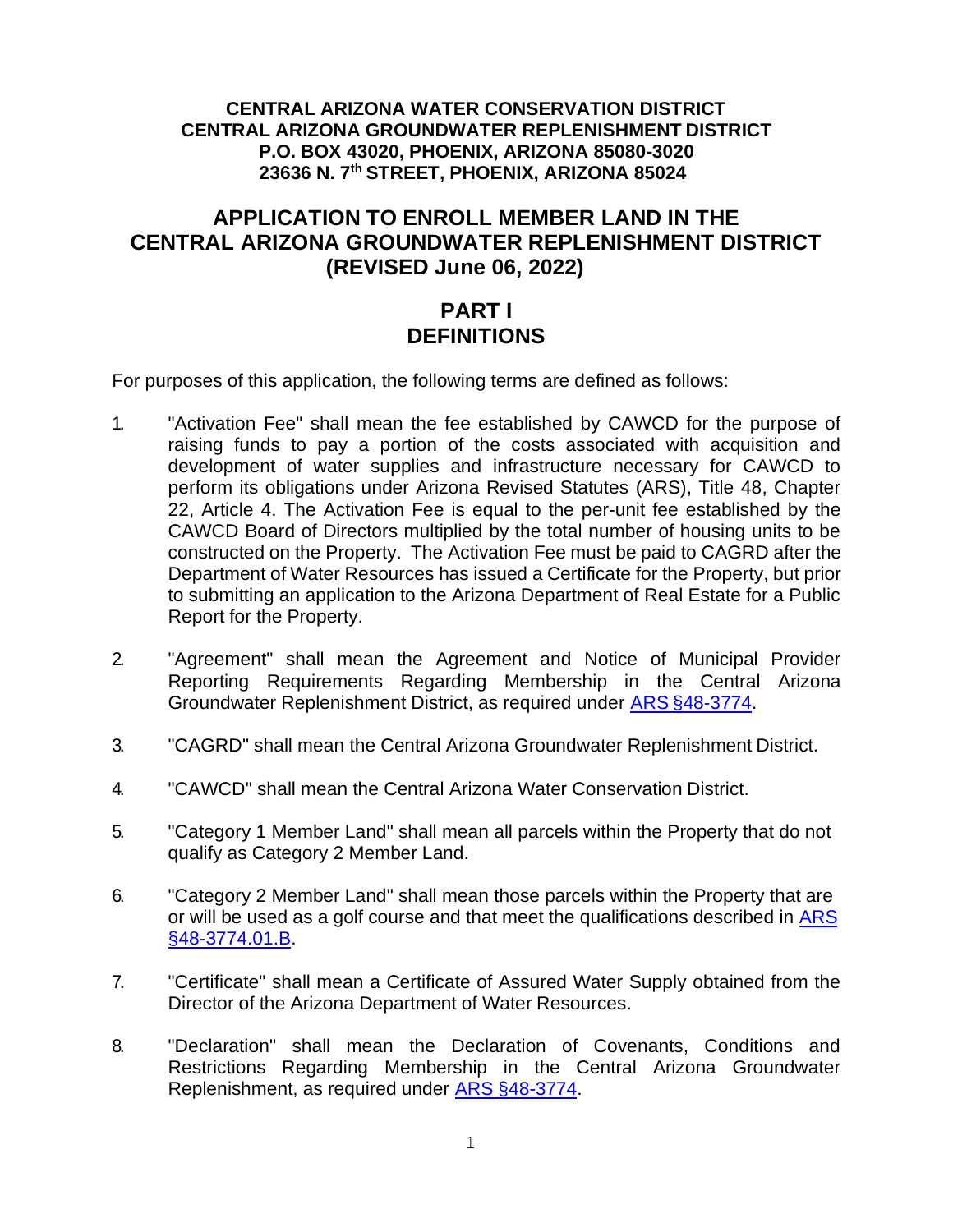- 9. "Municipal Provider" shall mean the water provider(s) identified in response to Part III, question 9.
- 10. "Owner" shall mean the person(s) or entity(ies) identified in response to Part III, question 6.
- 11. "Property" shall mean the real property described in response to Part IV,question 2.
- 12. "Replenishment Reserve Fee" shall mean the fee that must be paid to CAGRD in accordance with [ARS §48-3772.E.](http://www.azleg.gov/ars/48/03772.htm) and [§48-3774.01.A.](http://www.azleg.gov/ars/48/03774-01.htm) The Replenishment Reserve Fee must be paid to CAGRD prior to submitting an application with the Arizona Department of Real Estate for a Public Report for the Property.

#### **TO OBTAIN ANY OF THE FORMS REFERENCED IN THIS APPLICATION, OR FOR INFORMATION ABOUT THE CAGRD IN GENERAL, VISIT US ONLINE AT [CAGRD Forms](http://www.cagrd.com/enrollment/enrollment-applications-forms)**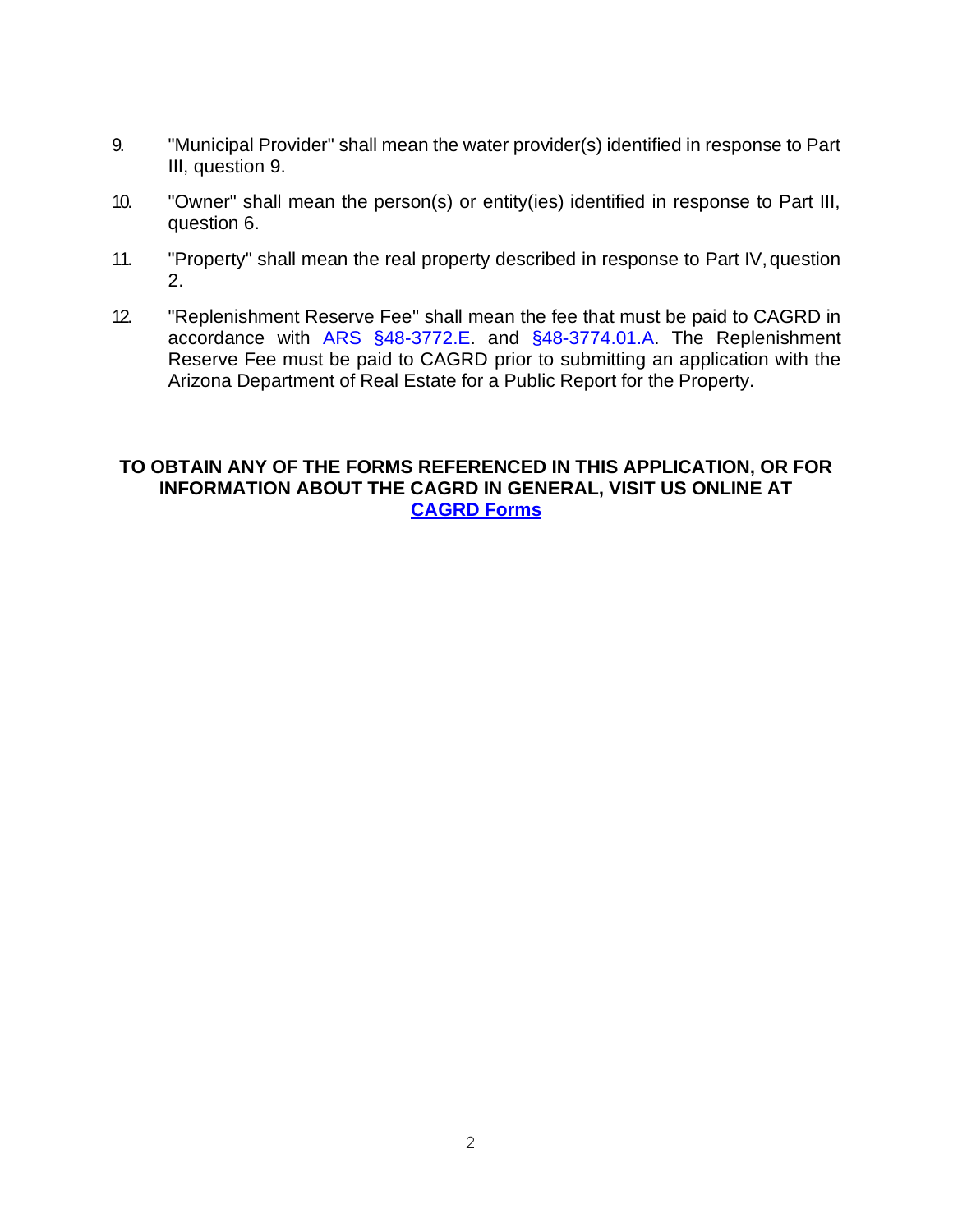## **PART II INSTRUCTIONS**

**Step 1.** Provide all information requested in **Part III** of this application, and complete and sign the Affidavit of Applicant. The Affidavit of Applicant must be signed by the Owner of the Property.

**Step 2.** Gather all documents required for initial processing, as listed in **Part IV**. To ensure that the application is complete and ready for submittal, please use the checklist provided on page 11.

**Step 3.** An Enrollment Fee based on the number of housing units in the subdivision must accompany this application. If housing units are added after enrollment, additional enrollment fees will be due before a new Certificate of Assured Water Supply will be issued by the Arizona Department of Water Resources. Please calculate the fee for this application by completing the following:

- 1. Total number of housing units: 2. Per-Unit Enrollment Fee: X \$347
	- 3. Enrollment Fee:

Please make checks payable to: **CAGRD**

**Step 4.** Submit the completed application, including all required documents and the Enrollment Fee, to:

> Central Arizona Groundwater Replenishment District P.O. Box 43020, Phoenix, Arizona 85080-3020 23636 North 7<sup>th</sup> Street, Phoenix, Arizona 85024

*Please note: The enrollment process is taking, on average, about 12 weeks to complete. The processing time is lengthy because many applications are not complete when they are submitted. In an effort to make the enrollment process more efficient, CAGRD offers a pre-application meeting at which time the application and all required documents will be preliminarily reviewed for completeness and any questions or concerns can be discussed. To schedule a pre-application meeting, please email Nelle Carlsmith at [ncarlsmith@cap-az.com](mailto:ncarlsmith@cap-az.com) or call 623-869-2380.*

**Step 5.** Upon receipt of the application, CAGRD will review it for completeness and correctness. Once the application is determined by CAGRD to be complete and correct, CAGRD will prepare an Agreement and Notice of Municipal Reporting Requirements and a Declaration of Covenants, Conditions and Restrictions.

**Step 6.** CAGRD will forward the originals of both the Declaration and the Agreement to the applicant for execution on behalf of the Owner(s) and the Municipal Provider.

**Step 7.** Return the fully executed originals of both the Declaration and Agreement, together with any additional required documents, to CAGRD.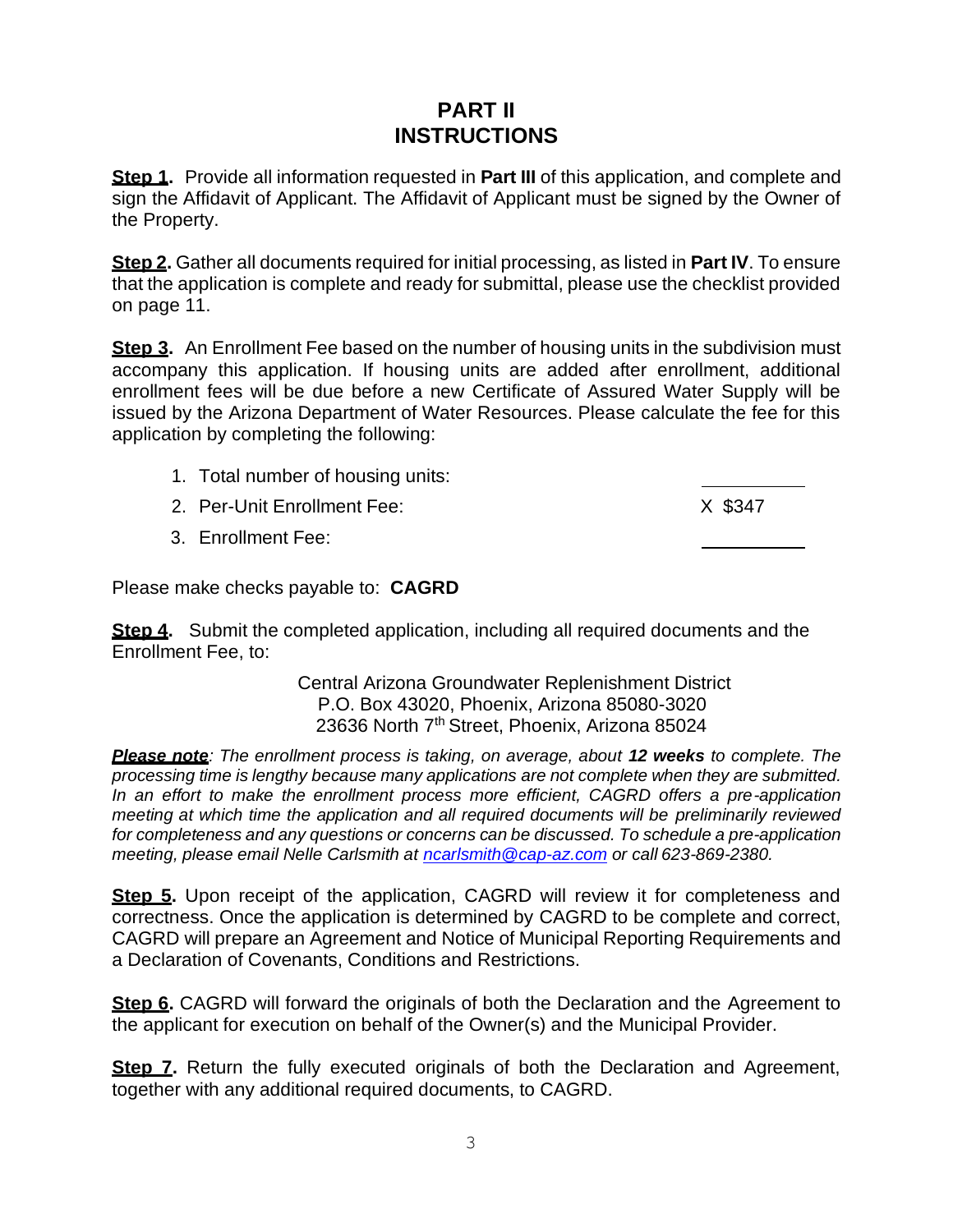**Step 8.** CAWCD will execute the Agreement and will record both the Declaration and the Agreement against the Property in the official records of the County where the Property is located. When enrollment is complete, a fully executed and recorded copy of both the Agreement and Declaration will be sent to the Arizona Department of Water Resources, the applicant, the Assessor's office, and to the Municipal Provider for their files.

**Step 9.** After the land has enrolled as a Member Land of the CAGRD and a Certificate has been issued by the Arizona Department of Water Resources for the subdivision, *the Replenishment Reserve Fee, the Activation Fee, and any other required fee must be paid to CAGRD prior to applying for a Public Report from the Arizona Department of Real Estate*. Upon receipt of the fee payments, CAGRD will provide the current owner with a signed notice confirming that the fees have been paid.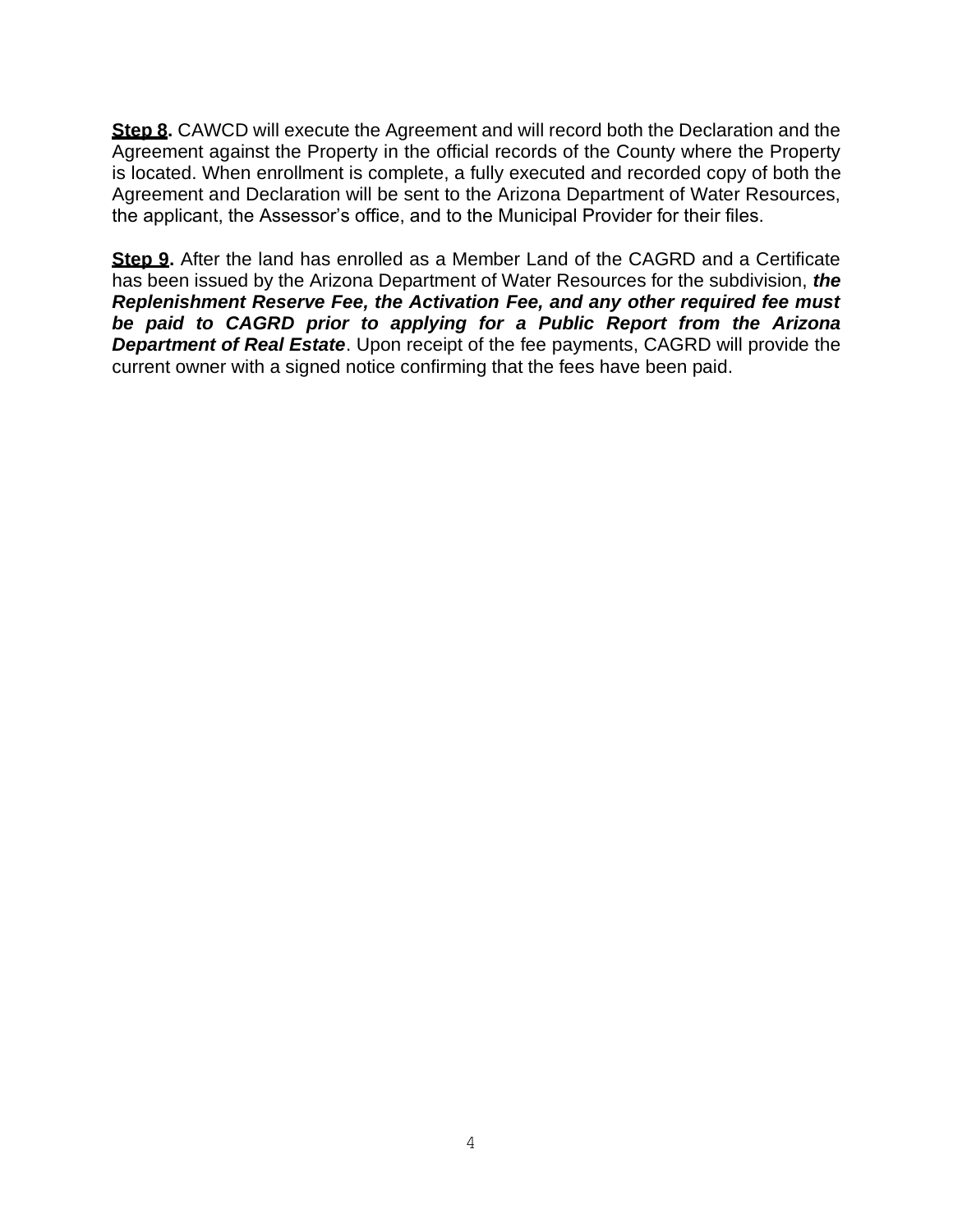## **PART III GENERAL INFORMATION**

- 1. Name of subdivision on Final Plat:
- 2. Has the land that is proposed for enrollment historically been used for agricultural purposes? If so, what type of use (e.g., farming, grazing, etc.)?
- 3. Will any parcel be used as a golf course?

*Do you wish to enroll the golf course parcel(s) as Category 2 Member Land in accordance with ARS § [48-3774.01.B?](http://www.azleg.gov/ars/48/03774-01.htm)*

*If so, please submit a separate legal description and a list of Assessor Parcel Numbers for the golf course.*

*Note: Category 2 Member Lands are exempt from the costs and benefits of the CAGRD Replenishment Reserve. Do these Lands have access to a water supply other than groundwater (please specify)?* 

- 4. How many units will be Condos?
- 5. Will any of the units share a meter?

*If so, the water provider and the HOA must create and record an Annual Reporting Agreement and submit it to the CAGRD before enrollment can be completed.*

6. Owner/Applicant:

*EACH AND EVERY OWNER OF THE PROPERTY MUST BE LISTED. (Please attach a separate sheet with the following information for each additional owner)*

- **a.** Name:
- **b.** Address:
- **c.** Type of legal entity:
- 7. Is there an option to purchase any portion of the Property?

If so, please provide a list of all optionees on a separate sheet and submit copies of all option agreements.

*Note: If needed, sensitive financial information in option agreements may be blacked out prior to submittal.*

- 8. Person CAGRD should contact for additional information:
	- **a.** Name:
	- **b.** Organization:
	- **c.** Address:
	- d. Telephone: \_\_\_\_\_\_\_\_\_\_\_\_\_\_\_\_\_\_\_\_\_\_\_\_\_\_\_Email: \_\_\_\_\_\_\_\_\_\_\_\_\_\_\_\_\_\_\_\_\_\_\_\_\_\_\_\_\_\_\_\_\_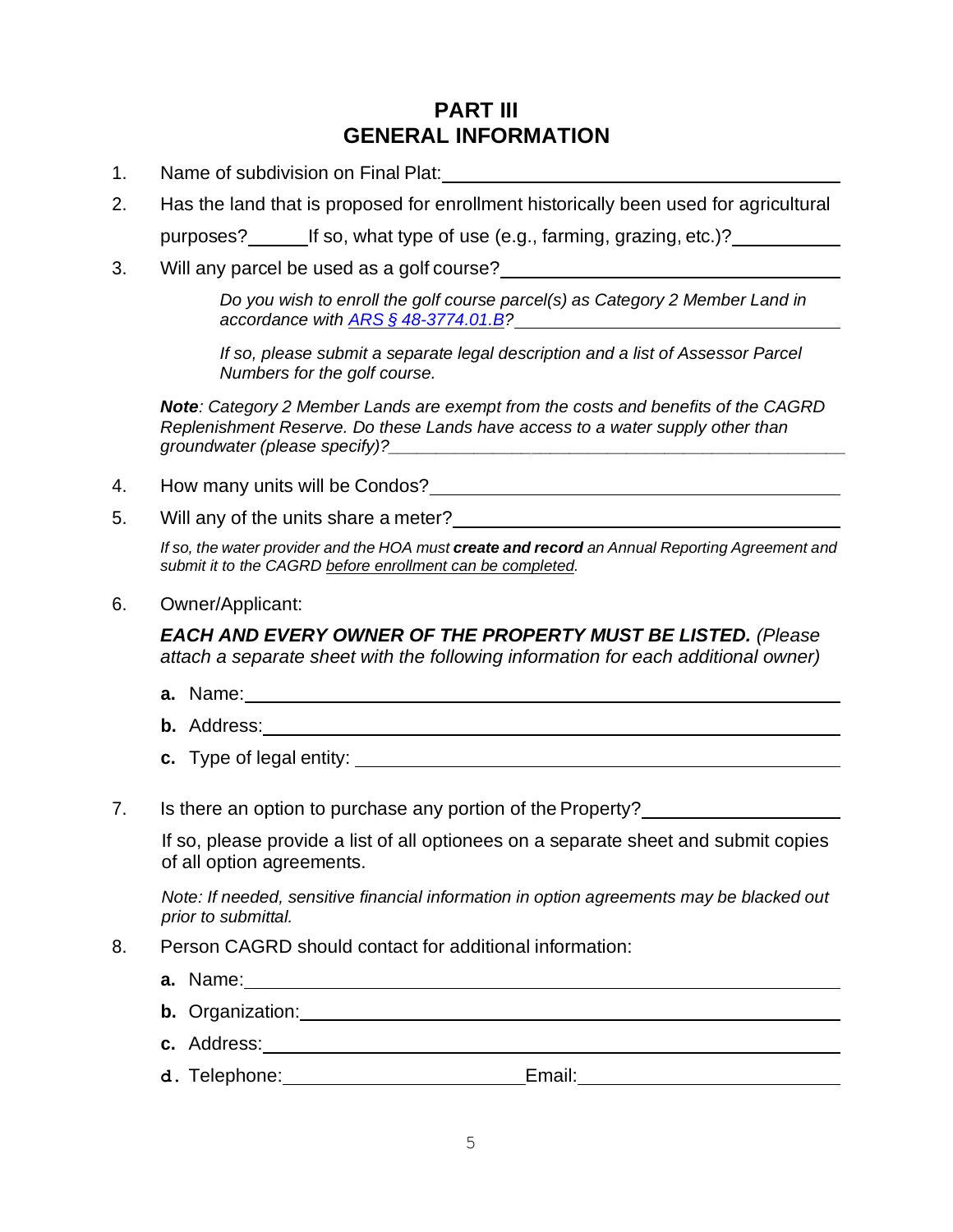- 9. Municipal provider:
	- **a.** Name: Division:
	- **b.** Address:
	- **c.** Telephone: Fax:
	- **d.** Email: Type of Legal Entity:
	- **e.** Will more than one provider deliver groundwater to the subdivision?

If so, please provide the above information for each additional provider.

*Note: Additional documents may be required if one of the providers is an irrigation district that does not intend to execute a separate Agreement with CAGRD. In such a case, please contact CAGRD (Nelle Carlsmith 623-869- 2380 or [ncarlsmith@cap-az.com\)](mailto:ncarlsmith@cap-az.com) for additional instructions.*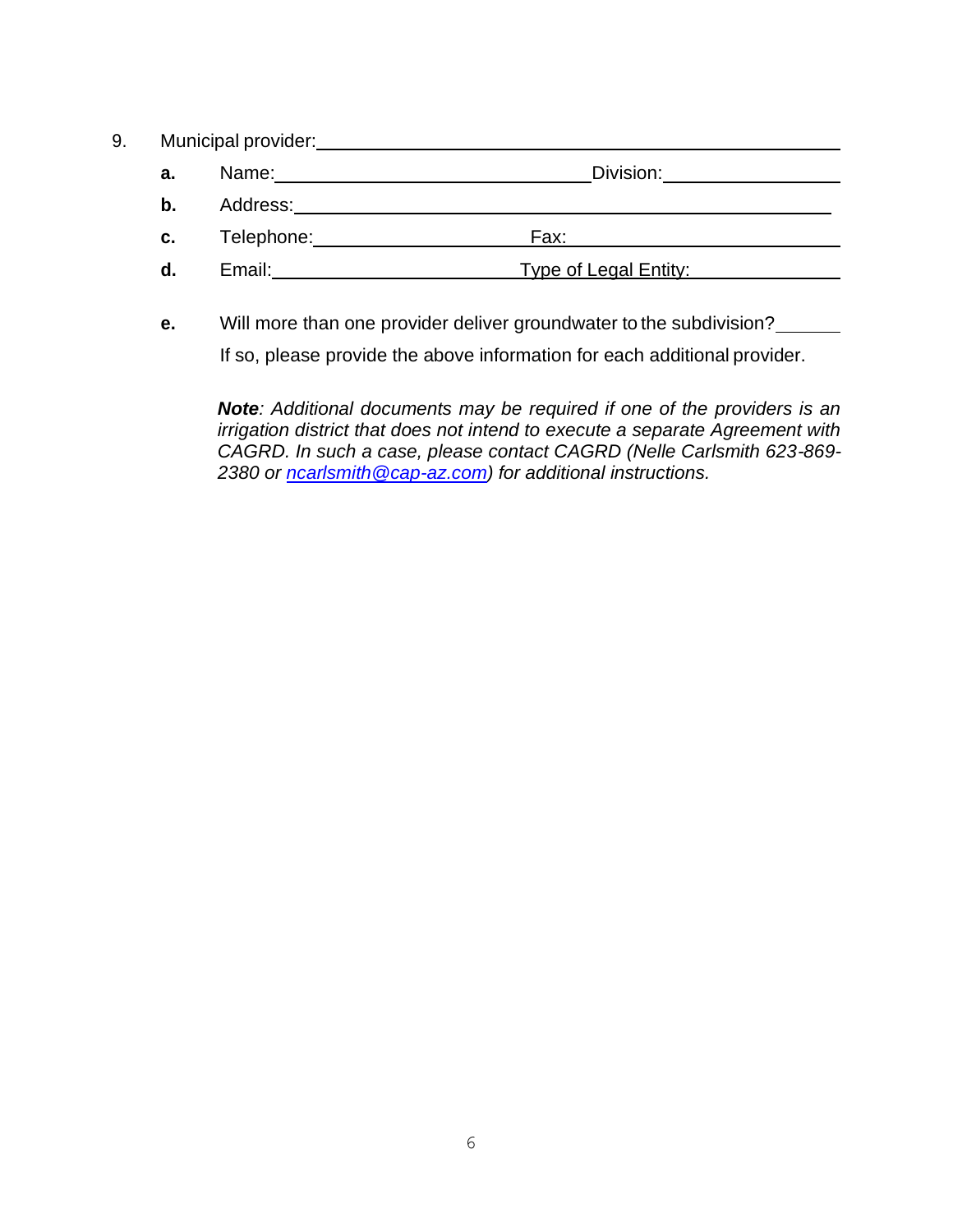## **PART IV DOCUMENTS REQUIRED FOR INITIAL PROCESSING**

- 1. A complete copy of the Application for a Certificate of Assured Water Supply filed with the Arizona Department of Water Resources for the Property including the signed Notice of Intent and the demand calculator.
- 2. A legal description of the Property that the applicant wishes to enroll as Member Land of the CAGRD. Attach legal description in **Word format** and email it t[o](mailto:ncarlsmith@cap-az.com) **[ncarlsmith@cap-az.com](mailto:ncarlsmith@cap-az.com)**.

*Remember -* If the answer to both questions under item 3, Part III is YES, provide a separate electronic legal description and a list of assessor parcel numbers for the golf course parcel(s).

- 3. One (1) 11x17 copy of the approved final plat. Include all supporting data such as metes and bounds, bearings and distances, lot and tract tables, etc.
- 4. A Preliminary Title Report which is a true statement of the condition of title to the Property. The Preliminary Title Report must be **dated no more than 30 days prior to receipt by CAGRD**. (The applicant shall pay all costs associated with obtaining the Preliminary Title Report.)
- 5. List the current county assessor parcel numbers that show all parcels within the boundary of the Property. Please follow the format indicated below for each parcel number. (If an individual parcel is located in more than one county or Active Management Area (AMA), or is only partially within an AMA, please indicate.)

| -                                           | 20       |        |     |
|---------------------------------------------|----------|--------|-----|
| <b>Tax Assessor</b><br><b>Parcel Number</b> | Tax Year | County | AMA |

The following are the documents required for each owner and each municipal water provider. To see if the water provider's documents are already on file with the CAGRD, click here: **[Water Provider Docs on file](http://www.cagrd.com/documents/enrollment/Water-Providers.pdf)** or contact Nelle Carlsmith at **[ncarlsmith@cap-az.com](mailto:ncarlsmith@cap-az.com)**.

- 6. For each Owner and/or Municipal Provider that is a corporation, please submit the following documents:
	- a. A copy of the **filed** Articles of Incorporation along with any Amendments to the filed Articles;
	- b. A copy of the **most current** By-laws of the corporation;
	- c. An **original** Certificate of Good Standing from the Arizona Corporation Commission or, if the Certificate of Good Standing was purchased from the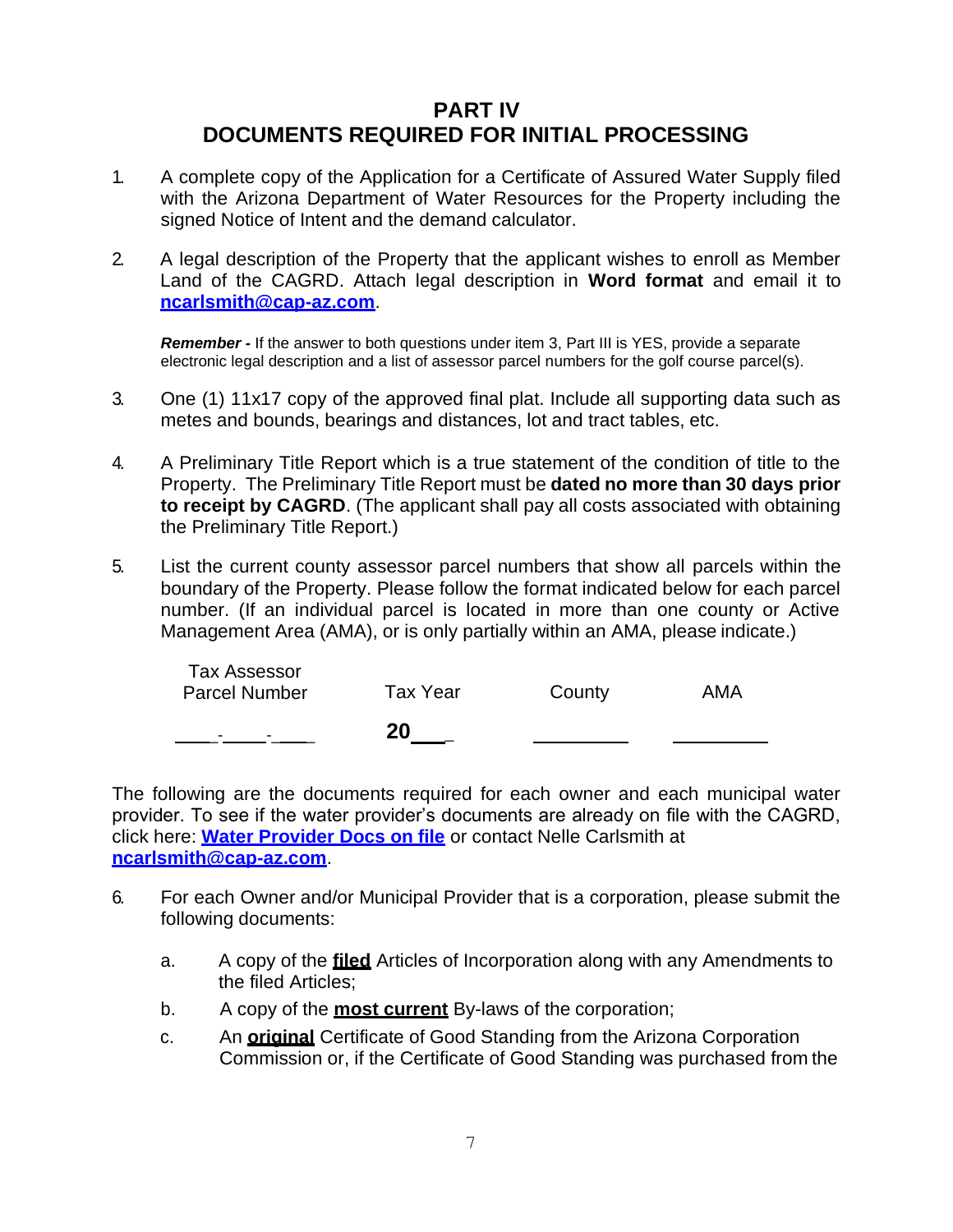[Arizona Corporation Commission'](http://ecorp.azcc.gov/)s website, provide the Order Number.

If the corporation was formed in a state other than Arizona, provide a similar certificate from the state of incorporation;

- d. The **original [Corporate Resolution](http://www.cagrd.com/documents/enrollment/corporateresolution_fillable_online_doc_2.pdf)** authorizing (i) the corporation to execute and perform the CAGRD Declaration and Agreement, and (ii) an officer or agent to sign on behalf of the corporation; and
- e. If applicable, a copy of the filed application and Certificate of Disclosure of Foreign Corporation.
- 7. For each Owner and/or Municipal Provider that is a limited liability company, please submit the following documents:
	- a. A copy of the **filed** Articles of Organization along with any Amendments to the filed Articles;
	- b. A copy of the **current** Operating Agreement authorizing a member, manager, officer or agent to sign on behalf of the company;
	- c. An **original** Certificate of Good Standing from the Arizona Corporation Commission. If the corporation was formed in a state other than Arizona, provide a similar certificate from the state of incorporation;
	- d. The **original [Consent to Action](http://www.cagrd.com/documents/enrollment/Certified_Consent_Fillable_online.pdf)** by the members or managers of the company authorizing the company to execute and perform the CAGRD Declaration and Agreement; and
	- e. If applicable, a copy of the **filed** Application for Registration as a foreign limited liability company and certificate of registration.
- 8. For each Owner and/or Municipal Provider that is a General Partnership or Joint Venture, please submit the following documents:
	- a. A copy of the **most current** Partnership Agreement authorizing a partner or agent to sign on behalf of the partnership or joint venture;
	- b. The **original [Certificate](http://www.cagrd.com/documents/enrollment/certofgeneralpartners.pdf) of General Partners** authorizing the partnership or joint venture to execute and perform the CAGRD Declaration and Agreement; and
	- c. If applicable, a copy of the **recorded** Certificate of Fictitious Name from the county recorder.
- 9. For each Owner and/or Municipal Provider that is a limited partnership, please submit the following documents:
	- a. A copy of the **most current** Limited Partnership Agreement authorizing a general partner or agent to sign on behalf of the limited partnership;
	- b. A copy of the **filed** Certificate of Limited Partnership;
	- c. An **original** Certificate of Existence from the Arizona Secretary of State and if the partnership was formed in a state other than Arizona, provide a similar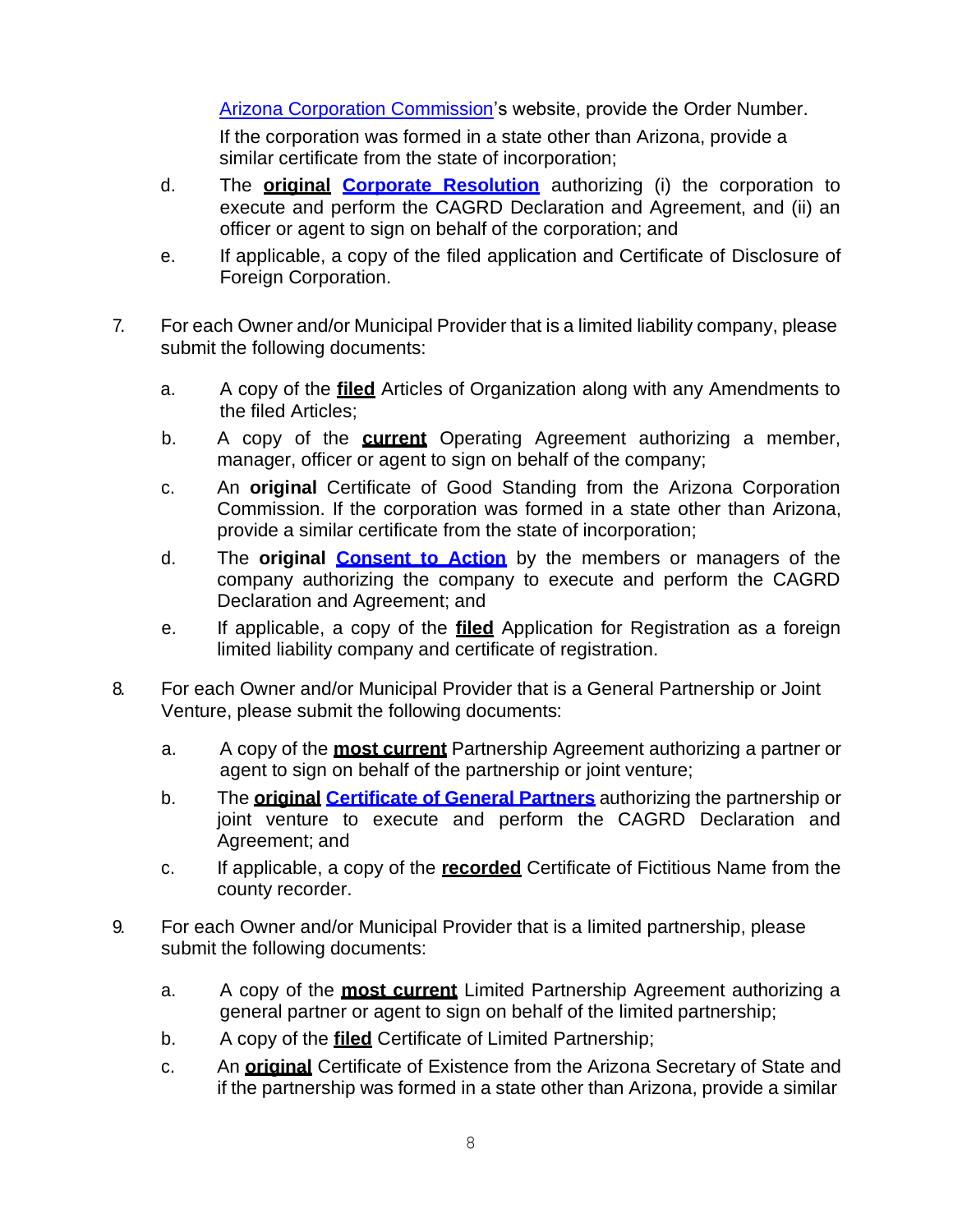certificate from that state;

- d. An **original [Certificate of Limited Partners](http://www.cagrd.com/documents/enrollment/certlimitedpartnership.pdf)** or **[Certificate of General](http://www.cagrd.com/documents/enrollment/certlimitedpart.pdf) [Partners of a Limited Partnership](http://www.cagrd.com/documents/enrollment/certlimitedpart.pdf)** authorizing the limited partnership to execute and perform the CAGRD Declaration and Agreement;
- e. If applicable, a copy of the filed application for registration as a foreign limited partnership and certificate of registration.
- 10. For each Owner and/or Municipal Provider that is a limited liability partnership, please submit the following documents:
	- a. A copy of the **most current** Partnership Agreement authorizing a partner or agent to sign on behalf of the partnership:
	- **b.** A copy of the **filed** Application for Registration and **most recent filed** Renewal of Registration;
	- c. An **original** Certificate of Existence from the Arizona Secretary of State and similar certificate from the domicile state, if different;
	- d. The **original [Certificate of Limited Liability Partnership](http://www.cagrd.com/documents/enrollment/certlimitedliabilitypart.pdf)** authorizing the partnership to execute and perform the CAGRD Declaration and Agreement;
	- e. If applicable, a copy of the **filed** Application for Registration as a foreign limited liability partnership and Certificate of Registration.
- 11. For each Owner and/or Municipal Provider that is a Trust, please submit the following document:
	- a. A **copy** of the Trust Agreement authorizing a Trustee to sign and perform the CAGRD Declaration and Agreement on behalf of the Trust.
	- b. A list of beneficiaries.
- 12. For each Municipal Provider that is a municipality or political subdivision, please submit the following document:
	- a. Any resolutions by the County Board of Supervisors forming the political subdivision; and
	- b. An **original** Resolution of the governing board authorizing (i) the municipality or political subdivision to execute and perform the Agreement, and (ii) the appropriate official to sign on behalf of the municipality or political subdivision.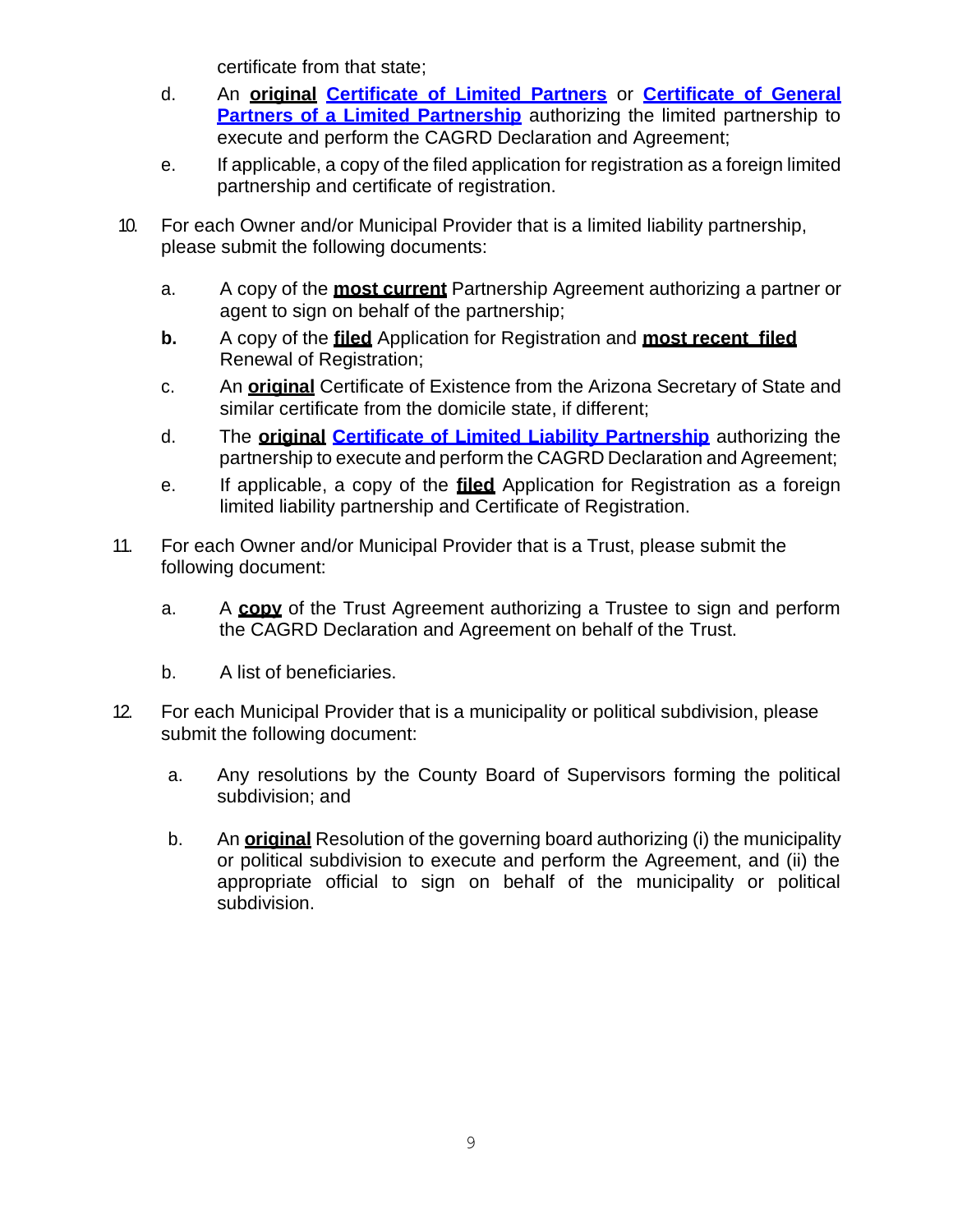# **AFFIDAVIT OF APPLICANT**

I hereby certify under penalty of perjury that the statements contained in this application, together with any documents submitted herewith are full, true, complete, and correct.

I am duly authorized to prepare and am the person responsible for the content of this application.

OWNER:

(Please print owner name)

By:

Its:

Revised 06/06/2022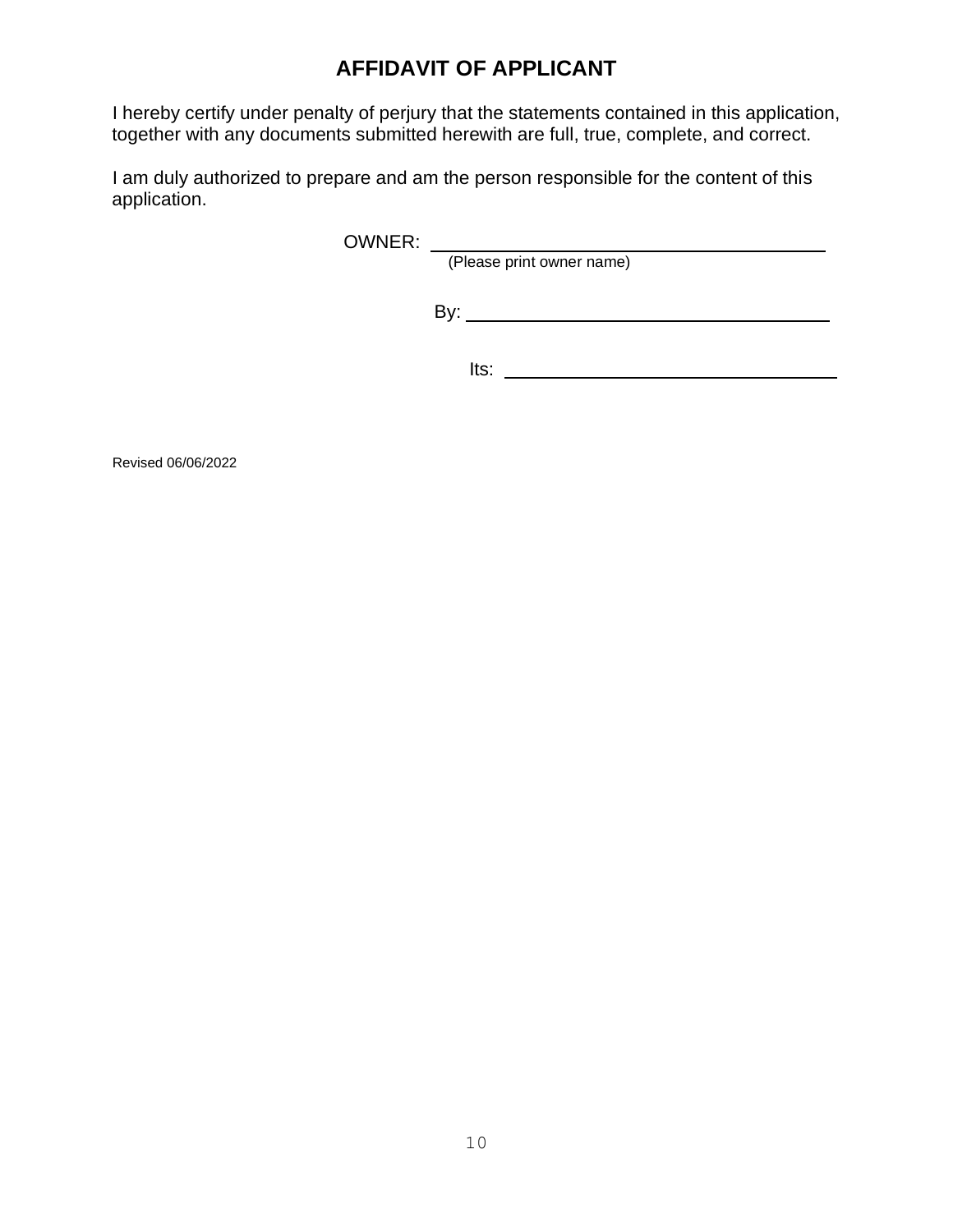| <b>CHECKLIST</b>                                                                                                                                                                                                |  |  |  |  |
|-----------------------------------------------------------------------------------------------------------------------------------------------------------------------------------------------------------------|--|--|--|--|
| All<br>Complete copy of the AWS application<br>Preliminary Title Report (no more than<br>30 days old)<br>11 X 17 Final Plat<br>List of tax parcel numbers<br>Legal Description of the Property (in Word format) |  |  |  |  |
| Each Corporation (pages 7 & 8)                                                                                                                                                                                  |  |  |  |  |
| Current By-laws of the corporation (copy)<br>Filed Articles of Incorporation (copy)                                                                                                                             |  |  |  |  |
| Certificate of Good Standing (original) Corporate Resolution (original)                                                                                                                                         |  |  |  |  |
| L If applicable, filed application & certificate of disclosure of foreign corporation                                                                                                                           |  |  |  |  |
| <b>Each Limited Liability Company (page 8)</b>                                                                                                                                                                  |  |  |  |  |
| <b>Example 3 Filed Articles of Organization (copy)</b><br>Current Operating Agreement (copy)<br>Certificate of Good Standing (original)<br>Consent to Action (original)                                         |  |  |  |  |
| If applicable, filed application for registration as a foreign limited liability company & certificate of<br>registration                                                                                       |  |  |  |  |
| Each General Partnership or Joint Venture (page 8)                                                                                                                                                              |  |  |  |  |
| Certificate of General Partners (original) Current Partnership Agreement (copy)                                                                                                                                 |  |  |  |  |
| ___ If applicable, recorded certificate of fictitious name from the county recorder (copy)                                                                                                                      |  |  |  |  |
| Each Limited Partnership (pages 8 & 9)                                                                                                                                                                          |  |  |  |  |
| Current Limited Partnership Agreement (copy) Certificate of Limited Partners (original)                                                                                                                         |  |  |  |  |
| Certificate of Existence from the Secretary<br>Filed Certificate of Limited Partnership (copy)<br>of State and similar certificate from<br>the domicile state (original)                                        |  |  |  |  |
| If applicable, filed application for registration as foreign limited partnership and certificate of registration                                                                                                |  |  |  |  |
| Each Limited Liability Partnership (page 9)                                                                                                                                                                     |  |  |  |  |
| <b>Current Partnership Agreement (copy)</b><br>Filed Application and most recent Renewal                                                                                                                        |  |  |  |  |
|                                                                                                                                                                                                                 |  |  |  |  |
| Certificate of existence from the Secretary<br>of Registration (copy)<br>of State and similar certificate from the<br>Certificate of Limited Liability Partnership<br>domicile state (original)<br>(original)   |  |  |  |  |
| If applicable, filed application for registration as foreign limited liability partnership and certificate<br>of registration                                                                                   |  |  |  |  |
| Each Trust (page 9)                                                                                                                                                                                             |  |  |  |  |
| <b>List of Beneficiaries</b><br><b>Trust Agreement</b>                                                                                                                                                          |  |  |  |  |